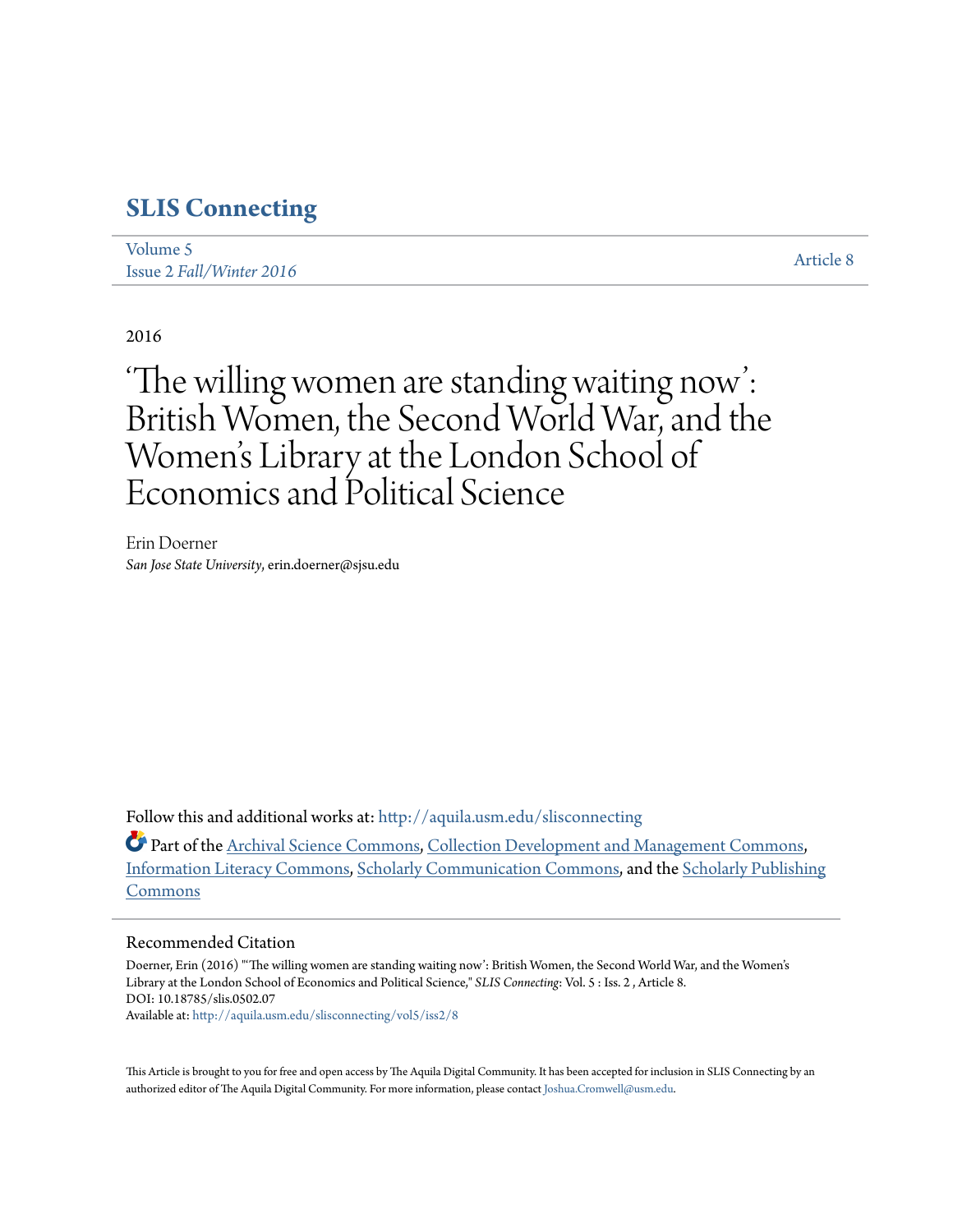## **'The willing women are standing waiting now': British Women, the Second World War, and the Women's Library at the London School of Economics and Political Science** By Erin Doerner

## British Studies Research Paper, September 2015 University of Southern Mississippi



Figure 1. Women's Library Reading Room (Photo by E. Doerner)

## **Introduction**

*"The willing women are standing waiting now: and the factories and workshops will stand waiting for us when they are ready and we are untrained*.*' -- Teresa Billington-Greig, Manchester Guardian 'Letter to the Editor', 26 June 1940*

*"We were girls, you see – and what use were girls?" – Victoria Wignall, 'Just a Girl', 'Out of the Doll's House' BBC documentary, 1989*

Since the end of the Second World War some 70 years ago, research and scholarship featuring wartime contributions of the average British citizen has focused largely on men's experiences of combat, the various roles of government agencies, or the assumed viability and tenacity of political and military leaders. The role of gender in the experience of war was often a side-note, not a focus of research. Since the 1960s, and more frequently since the late 1980s, a new wartime perspective has begun to be documented and explored in academic and literary scholarship - that of British women.

This study examines primary materials located in the Women's Library at the London School of Economics and Political Science (LSE) that document the firsthand wartime experiences of British women. A brief overview of the Women's Library and existing publications related to its collections of primary documents related to women and the Second World War will also be addressed. Summaries of key primary materials, the ability of these materials to expand knowledge of existing women's wartime narratives, and their usefulness to future research endeavors will also be included.

A few brief clarifying notes about terminology: scholarly literature varies to some degree in terms used related to nationality and history. For the purposes of this paper, women considered to be citizens of Great Britain at the time of the war will be referred to as "British" and global war that took place from 1939 to 1945 will be referred to as "Second World War," in keeping with predominant terminology used in British scholarship in this area.

## *Problem Statement*

The purpose of this study is to explore and document a variety of key primary materials that are currently located in the collections of the Women's Library at the LSE (often written "Women's Library @ LSE") and are related to British women and their first-hand experiences of the Second World War.

## *Research Questions*

R1. What are some of the key resources in the Women's Library collection related to women and the Second World War?

R2. What do these specific resources tell us about women's experiences during the Second World War?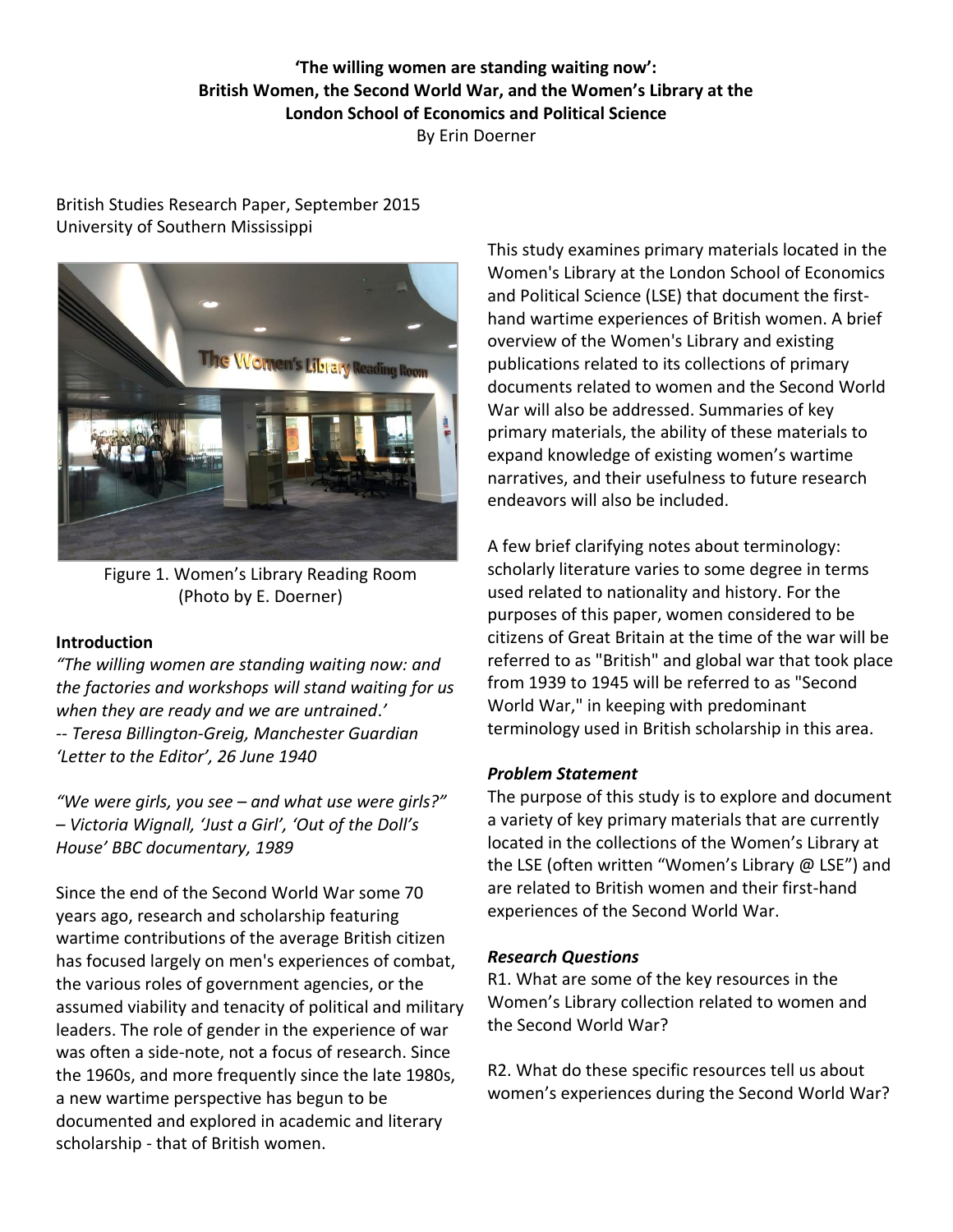R3. For what kinds of research problems or themes would these resources be useful to other researchers?

#### *Importance of the Study*

This study is important in that it specifically documents the Library's collections related to this important historical event and also mines contemporary published and unpublished accounts of life during wartime that are relevant to current scholarship in women's history, social sciences, political science, library science, and other related fields.

A complete and detailed analysis of every resource related to the research topic was not reasonable given the time constraints of the study, but key resources will be highlighted. This study will assist librarians, archivists, and researchers in better understanding some of the key resources to be found in the collections of women and the Second World War materials in the Women's Library.

#### **Literature Review**

War, for many British women, was a complex burden, a heartbreaking trial, and also an opportunity. Not for the first time in the  $20<sup>th</sup>$  century, women were called upon by the nation to contribute to another effort against the tyranny of war. Women were heavily relied on before, during, and after the war to support vital industries and necessarily had to demonstrate endurance in body, mind, and spirit (Action, 2010; Carruthers, 1990; Holdsworth, 1988; Maddrell, 2008; Summerfield, 1983). Women worked in factories, organized evacuation schemes, charted maps, sewed uniforms, cooked food, mothered children, and built airplanes, bridges, and national policies – and even sang while they did it (Korczynski et al., 2005; Maddrell, 2008; Rowbotham, 1997).

Miraculously, Britain "mobilized its female population to a higher degree than any other nation engaged in the war;" however, most British men and women continued to think of women's war work as "men's work, temporarily taken on by women to help in an emergency" and soon to be discontinued and forgotten once the war was over (Carruthers, 1990;

Summerfield, 1998). Women, in some ways, gained independence from their pre-war circumstances and navigated newfound agency in a way that changed the dynamics of their personal identities; in other ways, they were restricted and conflicted in the roles they both selected and were forced into playing during the Second World War (Summerfield, 1998; Wilson, 2005). The state's interference with domains that were traditionally within the realm of "woman's world" in the home was occasionally irritating and patronizing towards women, and many resented government initiatives to "collectivize" responsibilities such as shopping and childcare (Summerfield, 1983).

Women's feelings about their new roles were complex. Some women felt they had no right to take a job away from a man; others resented the new responsibilities and independence that came with war work; still others immensely enjoyed their experiences and felt depressed when not rated equally to their male peers (Holdsworth, 1988).

Consistently, women's wartime experiences and contributions were not publicly or privately honored in the same ways that men's were during and after the war. As well as fighting for access to equal pay, unemployment insurance, and war injury compensation, some 60 years passed from the end of the war before a monument was erected in honor of British women's wartime contributions (Figure 2). The monument has been described as displaying "women's clothing worn during wartime occupations…reflecting the wide range of war service undertaken by women" but also has been called "disembodied" and "a metaphor for the spectral trace of the temporary presence of the widespread integration of women" by the very women to whom the monument is dedicated (Maddrell, 2008).

Occasionally, scholars argue that women's stories have not been adequately told *by women* due to "the recurrent theme of modesty in the face of the heroic" but this does not sufficiently account for the longtime rejection of adding women's experiences to general war historical narratives (Bruley, 2003; Maddrell, 2008).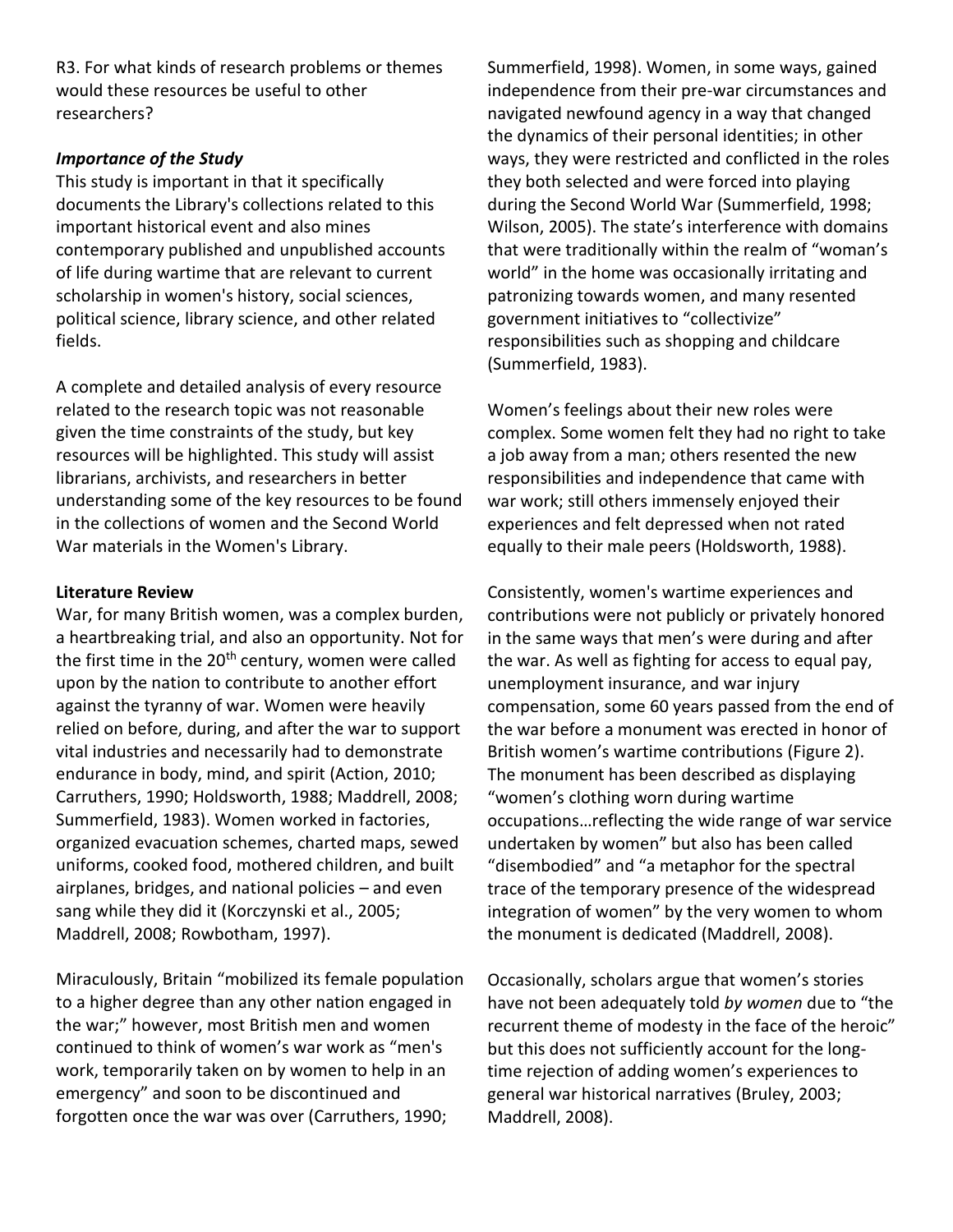

Figure 2. Women of World War II Monument London (Photo by E. Doerner)

Much of the scholarly literature that has explored British women's experiences of war reviews the "ordinary woman" in the context of her peers as a group (Korczynski et al., 2005; Hyams, 2014; Rowbotham, 1997; Summerfield, 1998).

Alternatively, some researchers argue that there is no "ordinary" experience of war, as women live through war with unique backgrounds, skills, and expectations, and homogenization of their experiences does not capture these discrepancies (Action, 2010; Giles, 2000). Additional research has explored more general constructs of gender and power during wartime (Summerfield, 1983; Summerfield, 1998).

Penny Summerfield is mentioned repeatedly throughout the scholarly literature for her instrumental work on the subject, as well as her work with oral histories and other first-hand accounts. Since the 1980s, she has written seminal texts on women and their recording of wartime experiences, including her book *Reconstructing Women's Wartime Lives: Discourse and Subjectivity in Oral Histories of the Second World War* (1998).

Eminent feminist scholar Sheila Rowbotham (whose papers are held at the Women's Library) writes of women's experiences of the Second World War in her book *A Century of Women: The History of Women in Britain and the United States* (1997). She notes similar major themes that other scholars such as Summerfield have explored that have colored many women's recollections of their war experiences. Other texts have been written that explore aspects of women's experiences of war, such as employment. *Bomb Girls*; *Britain's Secret Army: The Munitions Women of World War II* by Jacky Hyams (2014) relies heavily on oral history interviews with women who worked in the bomb factories during the war. Researchers have explored such varied topics as the role of music in factory work (Korczynski et al., 2005); women's employment histories and managerial experience (Wilson, 2005); and propaganda in visual mediums aimed at British women workers and housewives (Carruthers, 1990). Personal diaries and the intersection with wartime national and personal identity have been the topics of more recent research from Action (2010) and Bruley (2003).

The publications mentioned above all rely on large quantities of primary materials such as diaries, retroactive oral histories, government records and documents, institutional documents, popular media resources, and other key contemporary publications. Using primary materials located in archives can "seem constraining and daunting to the uninitiated, as well as reproductive of past hierarchies in the material they hold," however, "they can also be spaces of counter histories" and, at least in the case of disadvantaged groups such as women, honor the "multiplicity of…experience" (Maddrell, 2008).

Clearly, tangible written and oral interactions can be found between the "individual subjective experience of war and the larger context of public history" in primary materials located in women-focused archives (Acton, 2010). Due to the role those interactions can play in understanding and expanding socio-historical war narratives, it is imperative that today's researchers are well versed on types of primary resources found in these archives, the Women's Library among them.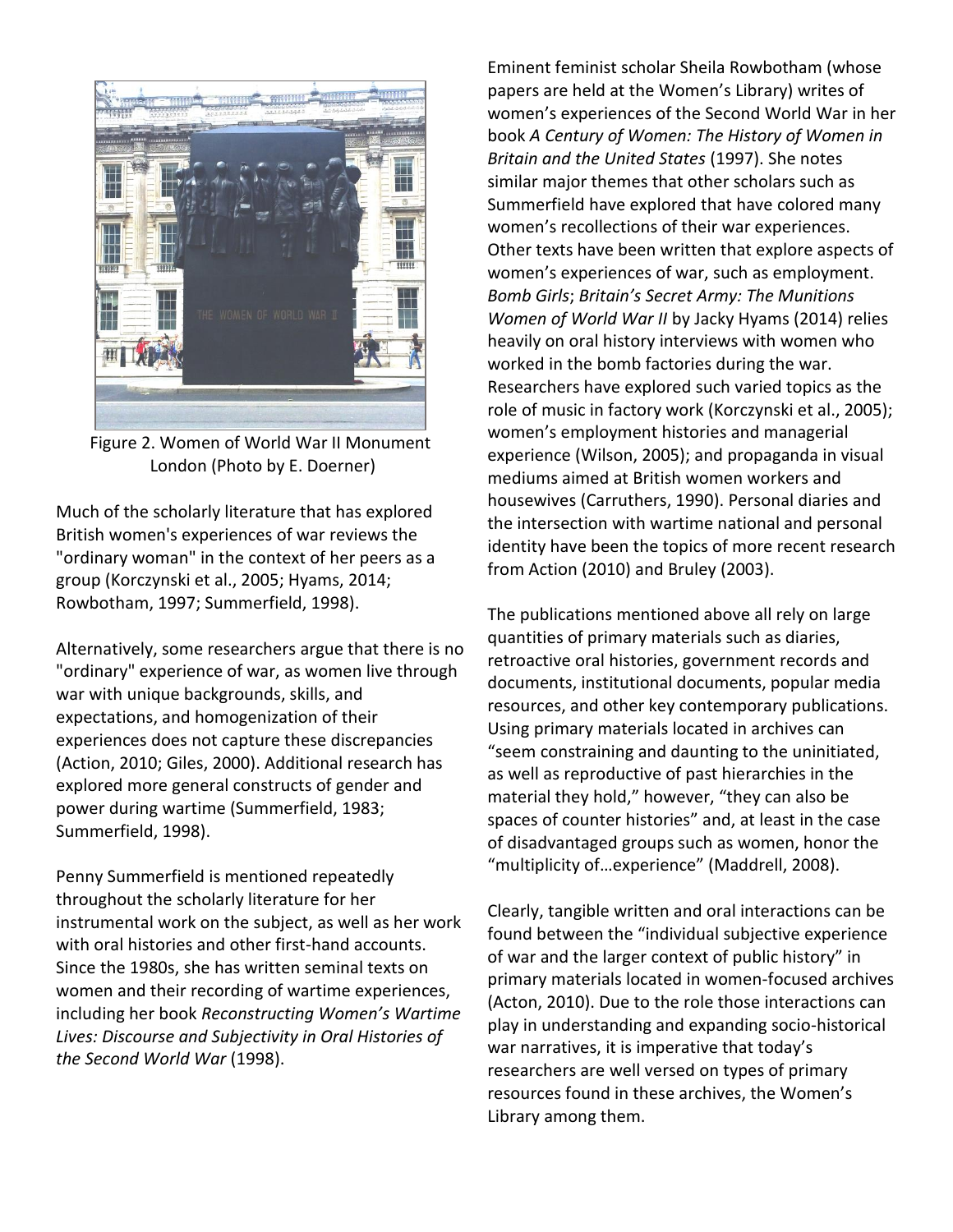Current literature on British women's experiences of the Second World War relies heavily on materials housed in institutions such as the Imperial War Museum in London and other industrial and governmental "wartime" repositories. However, few of these publications use Women's Library resources as primary materials in the research process. For example, David Doughan wrote about the current state of the (then-Fawcett) library and mentioned several key resources in the collections but did not cover those specifically related to the Second World War (Doughan, 1992).

More recently, Heather Dawson, an Academic Support librarian at LSE, wrote a paper covering "primary and secondary source materials relevant to the academic study of law, gender and sexuality," but did not specifically cover any key items related to women and the Second World War (Dawson, 2015). Additionally, the Library's website does not mention that the Library holds materials related to the Second World War. Researchers interested in conducting wartime projects using primary resources will likely not think to investigate the Library's collections, which clearly would be unfortunate. This paper aims to fill that gap in the current body of knowledge by investing the holdings at the Library that cover the intersection of those topics.

#### *The Women's Library*

The Women's Library at the London School of Economics and Political Science "documents all aspects of women's lives, with an emphasis on the lives of women in the UK and the great political, economic and social changes of the last 150 years" (LSE, 2015). Library holdings currently consist of 60,000 books and pamphlets, 3,000 journal titles, 500 archives, and 5,000 museum objects (LSE, 2015). The Women's Library has had a complicated history. Originating in 1926 as the Library of the London Society for Women's Service, the Library has been part of the London Metropolitan University, was included as the Fawcett Library and housed for a while at the City of London Polytechnic (later Guildhall), and finally transferred to the LSE library in 2013 (Dawson, 2015).

The Women's Library now is connected to the British Library of Political and Economic Science, which was founded one year after its current home, the London School of Economics and Political Science, founded in 1895 (Dawson, 2015).

Access to materials located in the Women's Library collections is available to library members (anyone may apply for membership upon proof of address and ID) and an email requesting particular documents for review must be sent to Library Enquiries staff a few days in advance. The Reading Room is a brightly lit space with ample room for researchers (Figure 1). Posters that outline "Data Protection Guidance for Reading Room Visitors" and "Guidance for Photography in the Reading Room" are placed on each table. The Data Protection Act of 1998 indicates rules and regulations for the safe handling of personal data of currently living people (Information Commissioner's Office, 2015). Researchers are allowed to take non-flash photographs of collection materials under the conditions that they will not be used for any commercial purposes and are gathered without the intention of publishing; if otherwise, written permission must be obtained from the copyright holder(s).

#### **Methodology**

The research for this project was carried out in a sequence. First, the researcher accessed the Women's Library archival collections catalog (http://twl-calm.library.lse.ac.uk/CalmView/) and conducted basic and advanced searches using combinations of keywords and relevant terminology to discern what kinds of materials were related to the research topic. Initial search results indicated around 57 records related to "women" and the "Second World War" and subsequent searches narrowed those records to materials relevant to first-hand accounts. The research problem statement was expanded from just "oral histories" to include other types of first-hand accounts, such as written accounts of experiences in correspondence and personal papers, as fewer oral histories than were expected were readily available. Requests for specific materials were sent to the Library Enquires email account to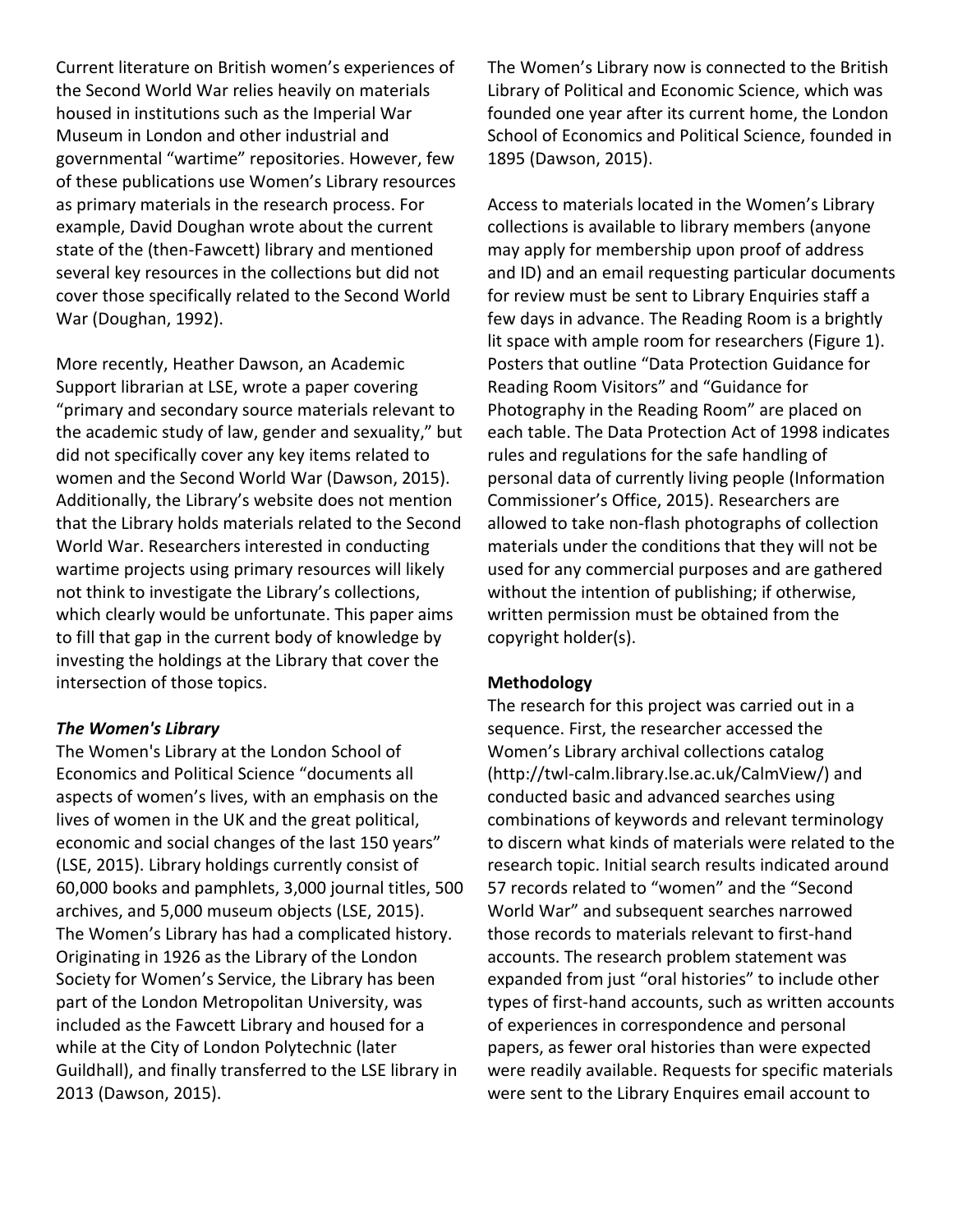reserve them for viewing and also to reserve a space in the Reading Room for particular times and dates.

A series of four in-person visits to the Women's Library Reading Room allowed the researcher to view relevant primary materials, take notes and photographs of materials, and gain a better understanding of the Library's treatment, organization, and display of these resources. An additional visit was paid to the Wellcome Library to view videotapes of audio interviews. Relevant secondary sources were located by entering similar search strategies of keywords and phrases (e.g., "British women", "gender", "Second World War", etc.) into database packages specifically related to Women's Studies, Political Science, and History, *Library Literature and Information Science Full Text*, *Library Literature and Information Science Retrospective*, and other general resources like *Academic Search Premier* and *Google Scholar*.

Additionally, *LSE Research Online* was searched for possible relevant publications. *LSE Research Online* (http://eprints.lse.ac.uk/) is an online resource managed by LSE Library Services that serves as an institutional repository for books, book chapters, journal articles, and conference presentations that have used the collections at LSE and have been produced by LSE staff. Searching on a combination of terms such as "Women's Library", "Second World War", "women" and many other variations of these did not lead to collection analyses relevant to the specific topic of this paper. For example, a recent conference paper documented the Women's International League for Peace and Freedom collection (which has some connection to the Second World War) did not discuss the range of the entire Women's Library collections in terms of war-related materials (Horsler, 2014).

Upon physically viewing the primary materials located in the Women's Library collections, it was noted that the materials were often packaged in file folders or boxes, but no itemized list was attached to describe what was contained in the files. In all cases, no item order was presented and very few folders and boxes were marked with clear origin locations or dates. Individual pieces within larger folders or boxes of material were not individually counted and cataloged; for example, a file would be cataloged as one record, regardless of if it contained one or 100 individual pieces. This presented some interesting challenges for organizing and making sense of the materials contained within.

#### **Results**

## **R1. What are some of the key resources in the Women's Library collection related to women and the Second World War?**

#### *Newspaper Clippings*

Hundreds of newspaper clippings and albums of articles related to women that were published during the war years (Ref. No. 10/25/1 and Ref. No. 10/25/2) give researchers some insight into what was being widely published during the first few months of war, beginning September 1939 through around the same time the following year. Collected from newspapers such as *The Times*, the *Evening Standard*, the *Evening News*, *Manchester Guardian*, *Radio Times Supplement,* and some American newspapers (e.g., *New York Times*), every article had something to do with either women in general (or in some cases, a particular woman) and the new realities of war. Some of these clippings were pasted in a bound album while others were loosely filed.

#### *Photographs*

Photographs (Ref. No. Twl.photograph – Photograph Box F01) show a multifaceted picture of women during wartime. Upon viewing the album, it was clear that documentation of women during the First World War was a much stronger element of the collections than of women during the Second World War. However, Second World War photos provided a strong contrast in terms of how women were viewed, the types of work they did, and changes from the First World War to the Second. Some photographs were clearly taken by a professional photographer and are posed; others are quite candid and look to be taken by an amateur. Often the photographer was not identified on the photograph; none were identified in the item records.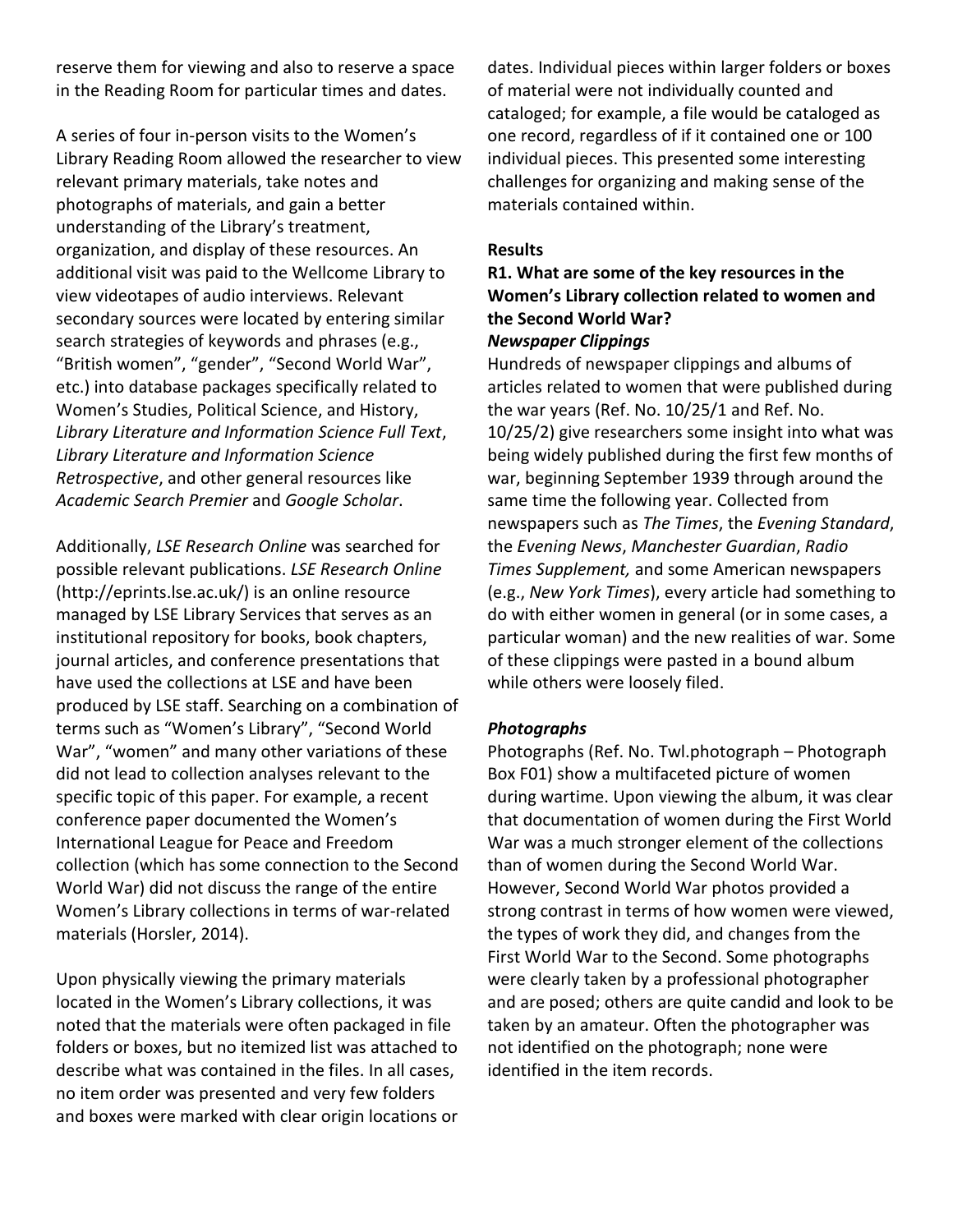## *Marjorie Hayward, O.B.E. (1905-1974) Personal Papers*

Materials in Marjorie Hayward's personal papers (Ref. No. 7MJH/H/10, Box No. FL459) provide extensive documentation in the early years of the war as to the relative efficacy of planning and preparations for women's war work. Hayward had a background in journalism before she began working at the Ministry of Labour in 1940 (where she was a member of "Headquarters" staff). A biographical sheet included with her personal papers suggests that Hayward's "great interest was the subject of 'women and work'…her position in the Ministry enabled her to be much involved." Her files include handwritten and typewritten notes and documents (signed and dated), statistical analyses and reports, personal and professional correspondence, and other ephemera. Also included are chapters from an unpublished manuscript on "woman-power during the war" rejected by publishers in 1960.

Modern scholars have written about a well-known National Conference of Women event which took place in Royal Albert Hall in London on September 28, 1943. This event was criticized by some for its heavy reliance on male leadership and its apparent symbolic rather than meaningful approach to women's problems (Carruthers, 1990). Six thousand women attended, and tickets and programs to this event can be found in Hayward's papers (Figure 3).

## *Out of the Doll's House Project*

*Out of the Doll's House* (Ref. No. 8ODH) is a complex project focusing on women in the 20<sup>th</sup> century that was created in the late 1980s by an all-woman production team led by Angela Holdsworth. This multi-year project included an 8-part BBC documentary miniseries, a published book, and a series of oral history interviews. The Women's Library has several interview transcripts and recorded tapes in its collections; however, due to the Data Protection Act of 1998, the majority are not yet available for researchers to access because of still-living participants and issues surrounding personal data and confidentiality (Information Commissioner's Office, 2015). The transcript records currently accessible are those of women who were confirmed

to be deceased at the time of cataloging. The cassette recordings were not yet all cataloged and not accessible. The Women's Library does not hold the videotapes of the actual BBC documentary produced for *Out of the Doll's House*; these videos were viewed at the Wellcome Collection's Library in London.



Figure 3. National Conference of Women Program, September 1943, personal papers of Marjorie Hayward (Photo by Erin Doerner)

## *Teresa Billington-Greig (1877-1964) Personal Papers*

Teresa Billington-Greig, a "well-known feminist and a leader of the Women's Suffrage movement" (according to her 1940 contemporaries at the Manchester Guardian), has left a treasure trove of documentation of wartime experiences in her personal papers (records consulted include Ref. No. 7TBG/2/S/15, Ref. No. 7TGB/2/S/17, and Ref. Nos. 7TBG/2/S/01-09)*.* She wrote extensively, from typewritten reports to handwritten notes scribbled on tiny scraps of paper, on nearly every topic related to women and the Second World War, as viewed through her unique experiences. Billington-Greig's papers are filled with ephemera; press clippings; drafts of speeches, presentations, and letters to the editors; publications both targeting women and written by women; and her own personal correspondence with professional and personal contacts in London and elsewhere. She volunteered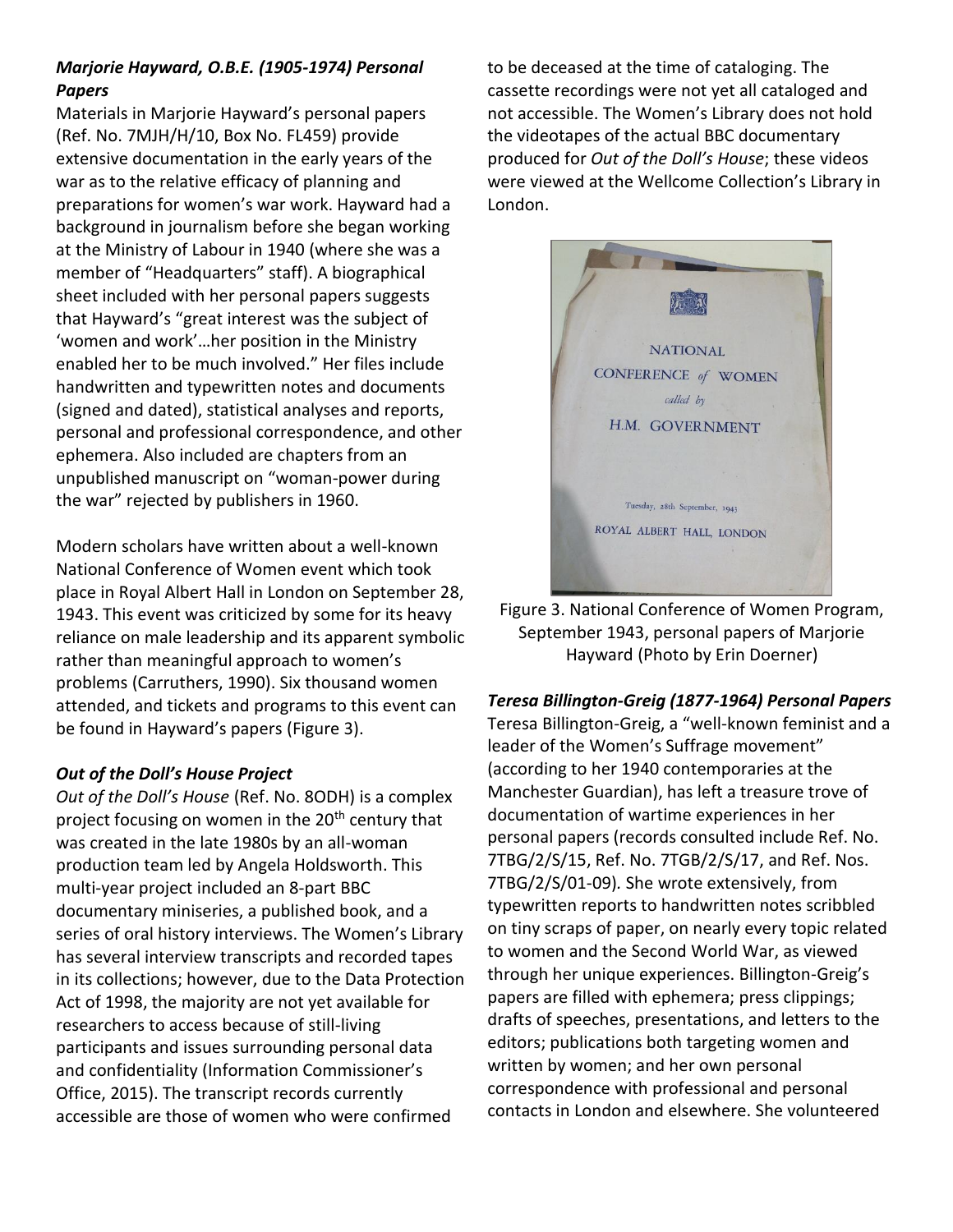as an evacuation escort, was certified in First Aid, wrote constantly to a wide range of organizations and women's clubs, and was one of four directors of The Business and Professional Women's Club Ltd.

## **R2. What do these specific resources tell us about women's experiences during the Second World War?**

#### *Newspaper Clippings*

Earliest dated articles mention possible conscription for women, postings for open positions, discussions of what women should wear during the night raids (slacks), personal stories of women volunteering for service again after serving in the First World War, interviews with women working in a variety of wartime jobs, and a slew of advertisements aimed at helping women maintain their femininity now that they had to wear a uniform or abandon lipstick and nail varnish. As the war progressed, the distinct change in tone from light-hearted fashion advice to tense concerns over women's unemployment, lack of support for suitable childcare, and unfair labor practices was made quite clear. A few articles reporting sexual violence against women are included amongst various files. Gender is always used as an adjective in headlines and article text (e.g., women police, girl bus conductors, etc.), perhaps adding to the sense that women doing war work was novel. Of interest is the fact that many of these articles are written by women or treat women as interview subjects for case studies, or both. Some editorial control has likely influenced the final content, but these elements still capture the contemporary "women's experience" as published for a widespread audience. Many articles written by women fall on both sides of hotly contested issues, providing glimpses into the very different ways that women might interpret a specific event or topic.

#### *Photographs*

In First World War photos, women are shown doing very dirty jobs, such as working in tanneries; working in glass, terra cotta and boot factories; as millers and wool weavers; as tree clippers, gravediggers, and carpenters; making bread, washing donated shoes and making steel helmets. In the Second World War, service women are shown plotting aircraft on large

maps, working in industrial factories, and "digging for victory" by growing their own gardens. Some of these photographs are stamped with "publicity photograph" on the reverse; thus, women in the Second World War whose experiences are captured on film "in the moment" look more cheerful and eager to complete their work.

## *Marjorie Hayward, O.B.E. (1905-1974) Personal Papers*

Hayward's papers include a copy of the *Survey of Woman Power Problems*, a report generated from data gathered from July to October 1942 and issued in November of that same year. It offers a tangible scope to the problem of needing more women to work to support the war effort. Conclusions and recommendations of the report offer perspectives on how women may be more effectively approached and encouraged to contribute to governmental demands. Hayward gathered information from a multitude of sources and wrote reports regarding her interactions with women, thereby incorporating her own perspectives into what "could" and what "should" be done.

#### *Out of the Doll's House Project*

Several women's interview transcripts were consulted and also viewed on video recordings, including the following women who discussed their experiences of the Second World War: Irene Angell, an office worker in London; Kathleen Halpin, a member of the National Society of Women's Service and Regional Administrator for the Women's Voluntary Service in London; Gladys Gregory, who worked in an aircraft factory in the First World War and was disappointed to not work in a factory in the Second; Ethel Dean, a seamstress of "battledresses" at a textile firm in London's East End; Annie Fry, a tram conductress in the First World War who was prevented from working on the trams again in the Second World War by her husband, and instead stayed at home with her children; and Hilda Clinkard, who worked in a wartime department in the Ministry of Supply. The enormous variety of employment, volunteer work, educational level, marital and parental status, and perspectives on the inevitability of war and women's role in it within just these six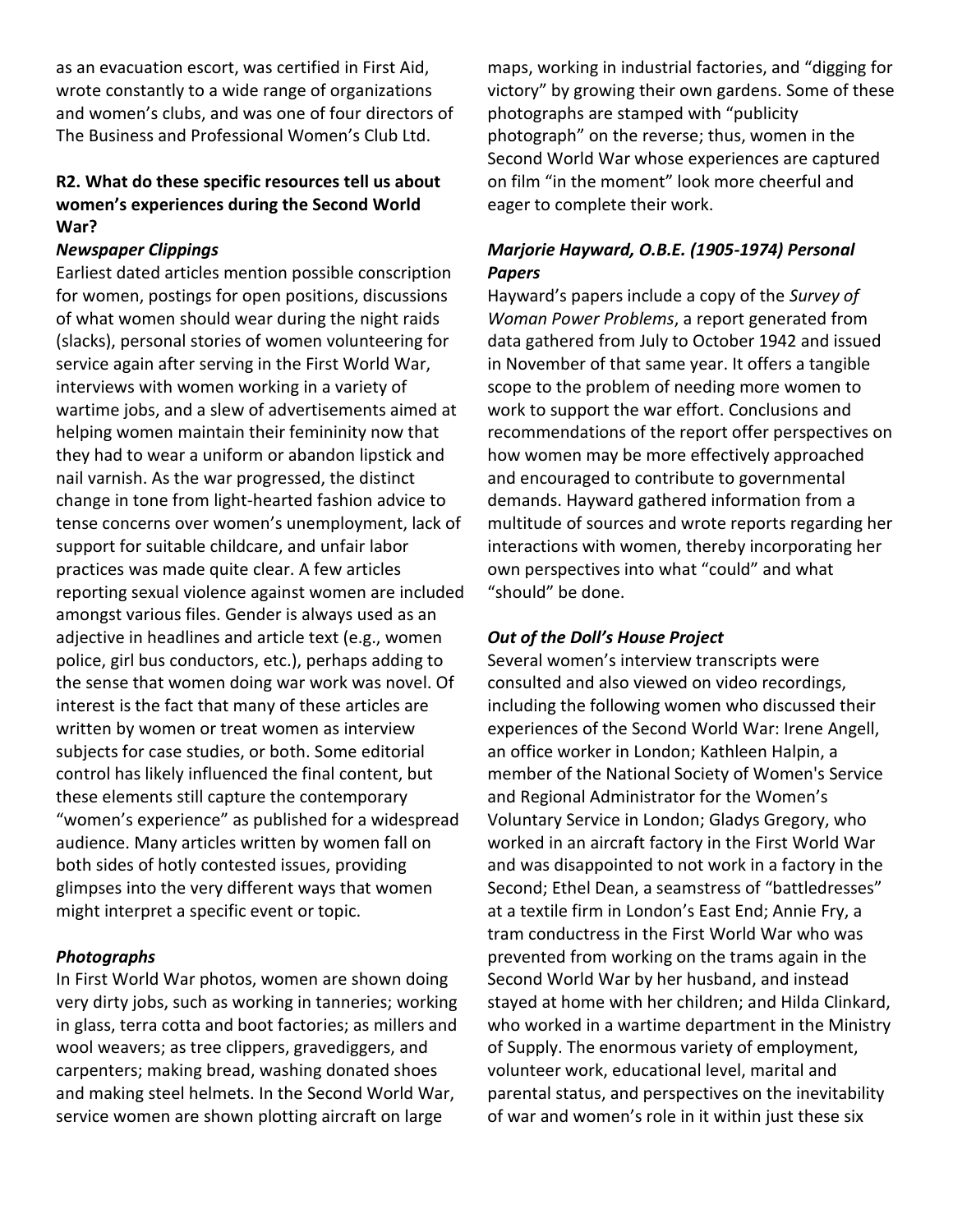examples is completely staggering. Perhaps women's wartime experiences should be considered predominantly homogenous only by grave error.

## *Teresa Billington-Greig (1877-1964) Personal Papers*

Billington-Greig wrote about and documented an incredibly wide-range of issues, not limited to: equal compensation for equal work, insurance benefits, equal compensation for war injury, unemployment insurance for married women, illegitimate "wartime" children born to unmarried mothers, child labor reforms, employment of women based on specific criteria (e.g., age, educational level), pensions for older women workers, censorship, evacuation schemes, and food rationing and supply issues. She routinely tracked employment statistics and pay-rate changes comparing women to men. In a lengthy letter to a friend, she records her own experience of living in London during the Blitz, beginning her handwritten statement with, "The attack on London began almost as soon as you left, and has continued ever since…"

## **R3. For what kinds of research problems or themes would these resources be useful to other researchers?**

#### *Newspaper Clippings*

What is included in these clippings is just as important as what is not included; however, this can be difficult to gauge, given they are removed from their original context within the newspaper page. It was interesting to note when duplications would appear (e.g., copies of the same article saved by two different people). Was this happenstance, or was this a particularly important event or topic that resonated with many women? In some ways, these collections of clippings can be read as an "authorless" narration of one particular perspective. By engaging with popular media, these articles can tell researchers about how women interacted with the narratives that were being shaped concurrently about and around them.

## *Photographs*

Researchers looking to compare some similarities and differences between the wars will find striking evidence in these photographs. Both young and older women are working in a variety of roles and positions. During the First World War, a greater number of older women are seen to be working in manual labor or unskilled work, appear to be physically dirty from their work, and are wearing "man's" clothes or simpler versions of women's clothes. The photography is candid and not posed. In the Second World War, women are dressed in nicer clothes or in official uniforms, are shown doing skilled work, and many images have a hint of "propaganda" to their composure, content, and display. Research investigating the role of visual propaganda featuring women and work during the Second World War would be well served by viewing this sequence of images.

## *Marjorie Hayward, O.B.E. (1905-1974) Personal Papers*

Correspondence between Marjorie Hayward and other women who were in leadership positions confirms for researchers the massive difficulties of organization when it came to women and the war. Her personal notes from Ministry of Labour meetings and letters to acquaintances and friends document the logistical complexities of suddenly needing to rely on women-power for the security of the nation, but being faced with challenges of not always knowing how to organize or mobilize these new forces. Researchers will also get a sense of what it was like to be a woman working in the Ministry of Labour during the Second World War and the efforts made by a woman on behalf of women working within the governmental sphere.

## *Out of the Doll's House Project*

Researchers interested in oral history accounts and recollections of war should be careful to recognize the differences between "traditional" oral histories and interviews conducted for the purposes of a television documentary series. Most of these women were born in the late 1890s or around the turn of the century, and so give substantial voice to middle-aged women's insights and wartime experiences, a perspective that researchers often remark is frequently over-looked in academic scholarship. A wide variety of experiences are captured in these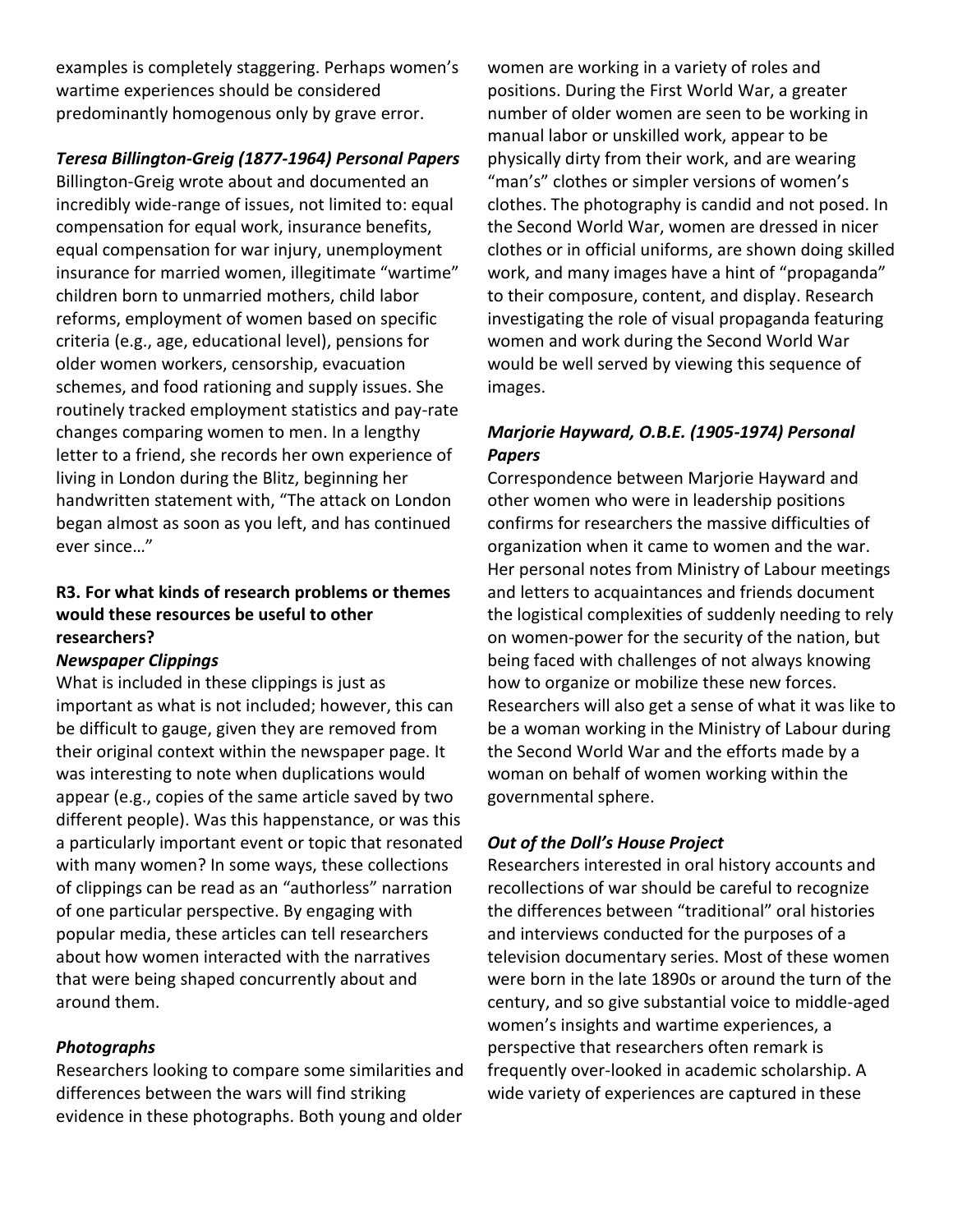interviews, which would make for additional depth for researchers interested in diverse narratives.

*Teresa Billington-Greig (1877-1964) Personal Papers*

Billington-Greig often reviewed a newspaper article or government report, generated impressions and responses, and drafted a list of "next steps" for personal use or to send out to her contacts. However, much of her personal writing is not dated, which presents challenges to researchers needing to piece together the sequence of her papers. She occasionally re-writes or expands upon existing written notes, which allows researchers an interesting insight into the development of her thought processes over time. Her personal papers present a captivating snapshot of daily life during the Second World War and, in a way, form a "narrative" much like diary entries would through her habit of writing small notes regularly. She was a woman with connections, yet her papers allow researchers to explore her private world of frustration that even with her assumed privileges, she could not do more to promote the interests of women.

#### **Conclusion**

This study serves to highlight some of the key resources associated with women and the Second World War currently held at the Women's Library. It also provides researchers with a sense of how these materials confirm and extend impressions of women's known wartime experiences, as well as provides general suggestions for types of research projects that may be well served by referencing these collections. A variety of first-hand experiences during the Second World War are represented in contemporary press clippings, newspaper articles, professional and amateur photographs, personal papers of women, oral history interviews and other ephemera, when taken together, all serve to tell the complex story of women and war.

Scholars have written about major events that women such as Marjorie Hayward attended. Kathleen Halpin, an *Out of the Doll's House* interviewee, had newspaper articles written about her, the clippings of which were saved by other women. Teresa Billington-Greig captured in "real-time" events and ideas that

were referred to later in oral history accounts by other women. For as much as wartime experiences appear to be unique, there is indeed a "universality" to having all lived through those dark days; yet, as much as war is universal, individual women have lent their own words and voices to tell their unique stories and perspectives of war. Future research on women's wartime experiences would do well to continue a nuanced approach to investigating their complex histories.

#### **References**

Acton, C. (2010). Stepping into history: Reading the Second World War through Irish women's diaries. *Irish Studies Review*, *18*(1), 39-56.

British Broadcasting Corporation TV. (1989). *Out of the Doll's House.* Documentary series produced by Angela Holdsworth. VHS Video. Wellcome Library, Wellcome Collection, London.

Bruley, S. (2003). A new perspective on women workers in the Second World War: The industrial diary of Kathleen Church-Bliss and Elsie Whiteman. *Labour History Review*, *68*(2), 217-234.

Carruthers, S. L. (1990). Manning the factories: Propaganda and policy on the employment of women, 1939-1947. *History, 75*(244), 232-256.

Dawson, H. (2015). Law, gender and sexuality: an introduction to the LSE Library Collections. *Legal Information Management*, *15*(1), 45-50.

Doughan, D. (1992). The end of women's history? A view from the Fawcett Library. *Women's History Review, 1(1), 131-139.*

Giles, J. (2000). Reconstructing women's wartime lives: Discourse and subjectivity in oral histories of the Second World War (review). *Biography, 23*(3), 552-555.

Horsler, P. (2014). *The Women's International League for Peace and Freedom and the coming of the Second World War.* In: The British International History Group (under the auspices of BISA) Twenty-sixth